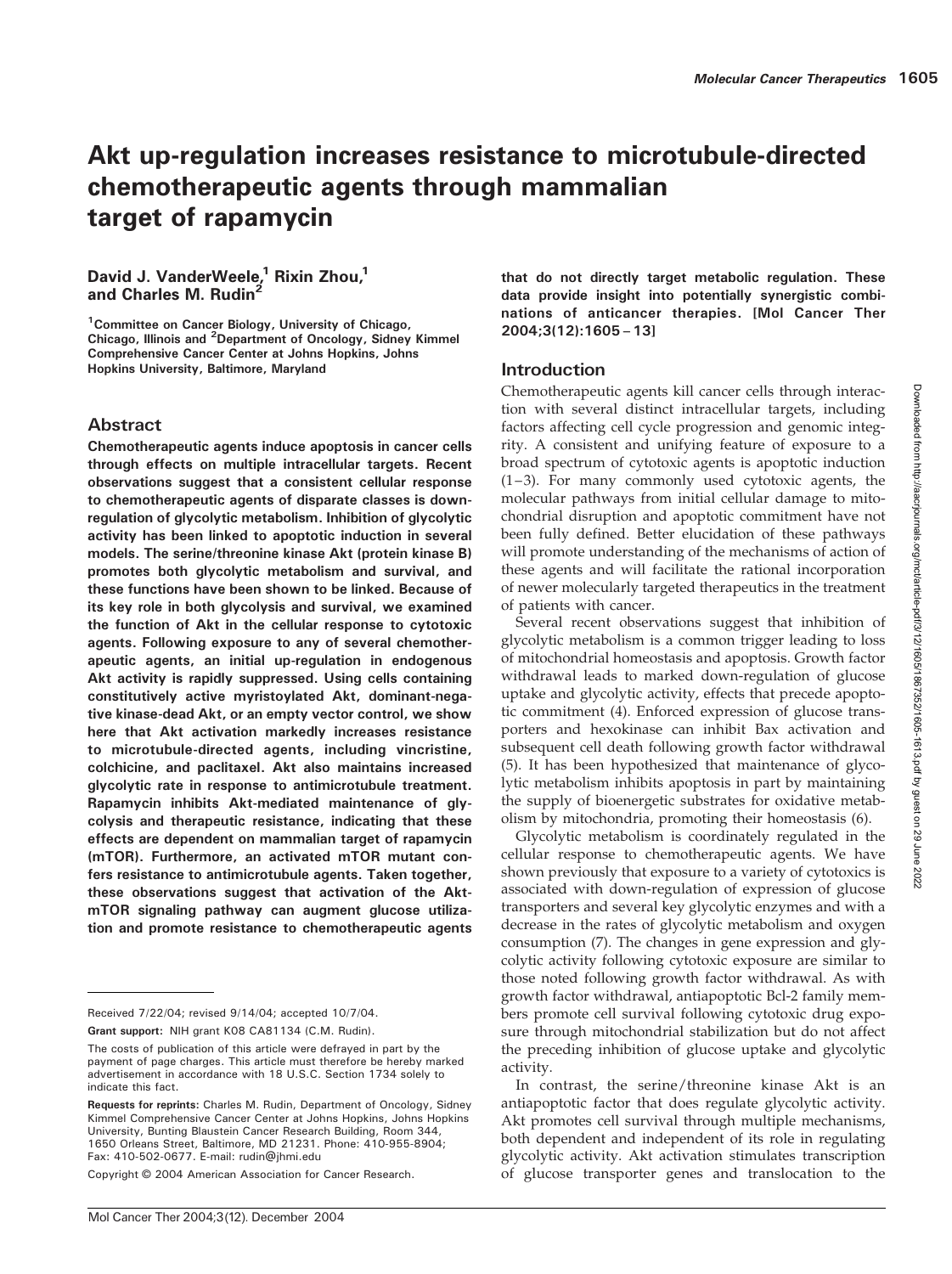plasma membrane of glucose transporters and other nutrient transporters (4, 8). Akt also activates 6-phosphofructo-2-kinase, a positive regulator of glucose metabolism (9). Akt-mediated resistance to growth factor withdrawal is associated with maintenance of glucose transporter expression and glycolytic rate (4).

In addition to its role in metabolic regulation, Akt can inhibit apoptosis through regulation of Bcl-2 family member availability. Akt directly and indirectly phosphorylates Bad, promoting its sequestration in the cytoplasm by 14-3-3 proteins and preventing Bad-mediated apoptotic induction. In addition, Akt phosphorylates and inhibits members of the Forkhead family of transcription factors, which in turn regulate expression of other proapoptotic Bcl-2 family members such as Bim (10).

One of the critical downstream targets of Akt in metabolic signaling is the phosphoinositide 3-kinase–related factor mammalian target of rapamycin (mTOR). Akt phosphorylates tuberous sclerosis complex 2, leading to dissociation of tuberous sclerosis complexes 1 and 2. Together, tuberous sclerosis complexes 1 and 2 compose a GTPase complex for Rheb, which in turn activates mTOR (11). In addition, evidence suggests that Akt directly activates mTOR by phosphorylating an autoinhibitory region of mTOR (12). Thus, the overall effect of Akt activation is stimulation of mTOR through multiple mechanisms. mTOR integrates signals regarding nutrient and energy availability and mitogen activation and, in response, regulates growth and nutrient utilization. The kinase inhibitor rapamycin specifically inhibits mTOR. The ability of Akt to maintain nutrient uptake and to promote survival following growth factor withdrawal was sensitive to mTOR inhibition by rapamycin (8).

Constitutive activation of Akt-dependent signaling due to activating mutations of Akt or mutation of the upstream regulators PTEN or phosphoinositide 3-kinase has been a common feature of many solid tumors, including cancers of the lung, breast, liver, gastrointestinal tract, and ovary (13). Expression of a dominant-negative Akt allele suppressed tumor growth in vivo (14). In addition, constitutive activation of Akt has been associated with resistance to multiple chemotherapeutic agents (15–17). Deregulated activity of the phosphoinositide 3-kinase-Akt pathway may in part be responsible for the bioenergetic shift to dependence on glycolytic metabolism characteristic of most malignant cells, known as the Warburg effect (18). Several targeted therapeutics directed against Akt or mTOR are now in preclinical or early clinical development. Further characterization of the roles of Akt-dependent signaling in chemotherapeutic resistance may help to define the contexts in which these novel agents might have greatest clinical utility.

# Materials and Methods

### Cell Culture and Drug Exposure

FL5.12 is a nontransformed murine hematopoietic cell line that is dependent on the growth factor interleukin-3

for both survival and proliferation (19). Generation of stable FL5.12 derivatives transfected with pSSV-Bcl- $x_L$  (FL5.Bcl- $x_L$ ) or with doxycycline-inducible pRevTRE-HA (empty vector control), pRevTRE-mAkt-HA [a myristoylated Akt (mAkt)], or pRevTRE-K179M Akt-HA [a dominant-negative kinase-dead Akt (KD-Akt) construct with a point mutation in the kinase domain] has been described previously (4, 20). The mutant mTOR ( $\triangle$ TOR) FL5.12 cells have also been described previously (21). All FL5.12 derivative lines were cultured in  $5\%$  CO<sub>2</sub> at  $37^{\circ}$ C in RPMI 1640 containing 10% fetal bovine serum, 50  $\mu$ mol/L  $\beta$ -mercaptoethanol, 2 mmol/L glutamine, 1 mg/mL geneticin, 100 IU/mL penicillin, 100 µg/mL streptomycin, 20 mmol/L HEPES, and 10% supernatant from WEHI-3B cells as a source of interleukin-3. Prior to treatment with chemotherapeutic agents, mAkt, KD-Akt, and empty vector control cells were treated with  $1 \mu g/mL$  doxycycline for 20 hours to induce gene expression. Unless otherwise noted, cisplatin, etoposide, and vincristine treatments were given at 5, 10, or 0.1  $\mu$ g/mL, respectively, based on previous cytotoxicity data for the parental line (22). Paclitaxel, colchicine, and topotecan treatments were given at  $4 \mu g/mL$ , 0.2  $\mu$ g/mL, and 1  $\mu$ mol/L, respectively, to achieve similar cytotoxicity profiles with all chemotherapeutic agents. Unless otherwise noted, rapamycin (Calbiochem, La Jolla, CA) was used at 20 nmol/L. Statistical comparison was done with Student's t test. All Ps are two tailed.

### Western Blotting

Whole cell lysates were prepared in radioimmunoprecipitation assay buffer, and protein concentrations were determined by a protein assay (Bio-Rad Laboratories, Hercules, CA). Equal protein concentrations of each sample were run on 10% Tris-glycine gels and electrophoretically transferred to polyvinylidene difluoride membrane. Membranes were probed sequentially with antibodies against phosphorylated Akt (Ser<sup>473</sup>), Akt (Cell Signaling Technology, Beverly, MA), and β-actin (AC-15, Sigma-Aldrich, St. Louis, MO) or against phosphorylated p70/S6K (Thr<sup>389</sup>) and p70/S6K (Cell Signaling Technology). Blots were developed by using an enhanced chemiluminescence kit (Amersham Biosciences, Little Chalfont, United Kingdom) according to the manufacturer's instructions.

### Cell ViabilityAssay

Cells were resuspended in buffer containing PBS (pH 7.4), 1% fetal bovine serum, 0.1% sodium azide, and  $2 \mu g/mL$  propidium iodide. Cells were run on a FACSCalibur flow cytometer (Becton Dickinson, San Jose, CA) and analyzed using CellQuest Pro software (Becton Dickinson). Viable cells were distinguished from dead cells based on their ability to exclude propidium iodide.

### Measurement of Glycolytic Rate

Determination of glycolytic rate was measured as conversion of  $[5\text{-}^{3}H]$ glucose to  $^{3}H_{2}O$  as described previously  $(6, 23)$ . Briefly,  $10^6$  cells were washed in PBS and resuspended in 500  $\mu$ L Krebs buffer [25 mmol/L NaHCO<sub>3</sub>, 115 mmol/L NaCl, 2 mmol/L KCl, 2 mmol/L CaCl<sub>2</sub>, 1 mmol/L MgCl<sub>2</sub>, and 0.25% bovine serum albumin (pH 7.4)] containing  $10$  mmol/L glucose and  $1 \mu$ Ci [5- $3$ H]glucose and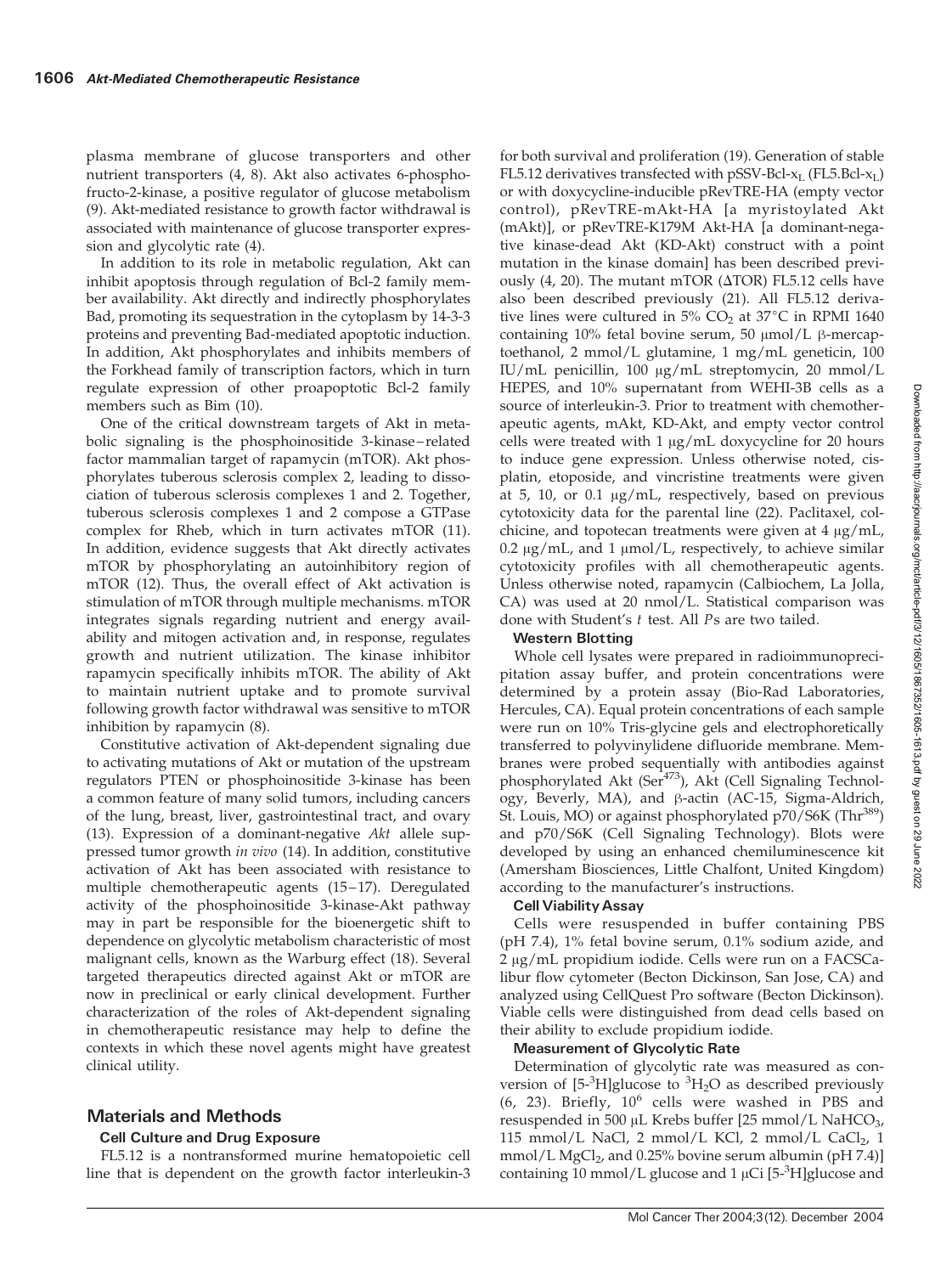incubated for 60 minutes in  $5\%$  CO<sub>2</sub> at  $37^{\circ}$ C. Aliquots (100)  $\mu$ L) of each were added to 50  $\mu$ L of 0.2 N HCl in open  $500$   $\mu$ L centrifuge tubes, which were placed upright in scintillation vials containing 1 mL  $H_2O$ . The vials were sealed and the <sup>3</sup>H<sub>2</sub>O produced was allowed to equilibrate with  $H_2O$  outside the centrifuge tube for 24 hours at room temperature. The amount of <sup>3</sup>H retained within the centrifuge tube and the amount that had diffused into the surrounding  $H_2O$  by evaporation and condensation were determined separately. [5-<sup>3</sup>H]glucose and <sup>3</sup>H<sub>2</sub>O standards were included in each experiment, allowing calculation of the rate of conversion of  $[5\text{-}^3H]$ glucose to  ${}^3H_2O$  (23). Statistical comparison was done using the Student's  $t$  test. All Ps are two tailed.

### Measurement of Mitochondrial Membrane Potential

Mitochondrial membrane potential was measured 24 hours following exposure to chemotherapeutic agents. Cells were treated with 20 nmol/L tetramethylrhodamine ethyl ester and incubated 30 minutes at  $37^{\circ}$ C. Another aliquot of the same cells was treated in parallel with 20  $nmol/L$  tetramethylrhodamine ethyl ester, 50  $\mu mol/L$ carbonyl cyanide m-chlorophenylhydrazone, and 25  $\mu$ mol/L chloroquine as a control for maximal mitochondrial membrane depolarization. Cells were analyzed on a FACScan flow cytometer using CellQuest software (Becton Dickinson).

# **Results**

### Initial Up-Regulation of Akt Activity Is Rapidly Suppressed following Exposure to Chemotherapeutic Agents

In a genetic screen for changes in gene expression induced by DNA damage, we found that exposure to a variety of cytotoxic agents was associated with rapid suppression of multiple key regulators of glucose uptake and glycolytic metabolism and with a concomitant inhibition of glycolytic activity (7). Given that Akt has been implicated in regulation of both glycolytic metabolism and cell death, we hypothesized that these cytotoxic exposures might lead to a decrease in Akt activity. We therefore evaluated the relative concentration of phosphorylated (active) Akt following exposure to the DNA cross-linking agent cisplatin, the topoisomerase II inhibitor etoposide, and the microtubule depolymerizing agent vincristine. Exposure to all the chemotherapeutic agents tested led to an initial up-regulation of phosphorylated Akt followed by rapid suppression to baseline levels or lower (Fig. 1).

### Constitutive Akt Activation Promotes Resistance to Vincristine

Given the effect of Akt activation on glycolysis, deregulated Akt activation, as occurs in many tumor cells, might contribute to maintenance of an elevated glycolytic rate. Alternatively, Akt activation may not affect either glycolysis or induction of apoptosis in these cells. To directly test the involvement of Akt in these pathways, stable transfectants of FL5.12 were generated by using a doxycyclineinducible expression vector encoding constitutively active



Figure 1. Akt phosphorylation is reduced following treatment with chemotherapeutic agents. Western blot of FL5.12 cell lysates following treatment for 0, 1, 6, and 28 hours with 5  $\mu$ g/mL cisplatin, 10  $\mu$ g/mL etoposide, or 0.1 µg/mL vincristine. The blot was sequentially probed for phosphorylated Akt (Ser<sup>473</sup>), total Akt, and  $\beta$ -actin.

mAkt, dominant-negative KD-Akt, or neither factor (control). Many chemotherapeutic agents preferentially target proliferating cells. To ensure that the effects of Akt modulation observed were not due to a difference in population doubling time, we measured the proliferative rate of mAkt, KD-Akt, and control cells. The presence of either constitutively active or dominant-negative Akt did not have a significant effect on the rate of cell proliferation (data not shown).

To assess the contribution of Akt to chemotherapeutic resistance, mAkt, KD-Akt, and control cells were treated with cisplatin, etoposide, or vincristine. Expression of constitutively active mAkt markedly increased resistance to vincristine treatment (Fig. 2C). In contrast, constitutive activation or Akt inhibition seemed to have minor effects on cell sensitivity to either of two DNA-damaging agents, cisplatin and etoposide (Fig. 2A and B). These data suggest that activated Akt confers preferential resistance to vincristine.

To evaluate whether the mAkt-mediated selective resistance to vincristine treatment was a function of drug concentration, we compared the relative sensitivity of mAkt, KD-Akt, and control cells across a range of vincristine, cisplatin, and etoposide concentrations. Consistent with our initial observations, Akt activation seemed to have no effect on cisplatin cytotoxicity and a minimal protective effect against etoposide across the concentrations tested (Fig. 2D and E). In contrast, mAkt expression markedly increased vincristine resistance at all concentrations tested (Fig. 2F).

### Akt-Mediated Vincristine Resistance Acts Downstream of Cell Cycle Arrest and Prevents Apoptotic Death

Akt-mediated vincristine resistance may be due to the ability of Akt to inhibit vincristine activity, either through direct inactivation or by increasing vincristine clearance from the cell. Alternatively, Akt may permit vincristine activity but suppress the cellular apoptotic response. To distinguish between these possibilities, we examined the cell cycle of mAkt, KD-Akt, and control cells by staining their DNA following exposure to vincristine. Vincristine binds tubulin and inhibits microtubule assembly, leading to mitotic arrest. As with vincristine-treated control and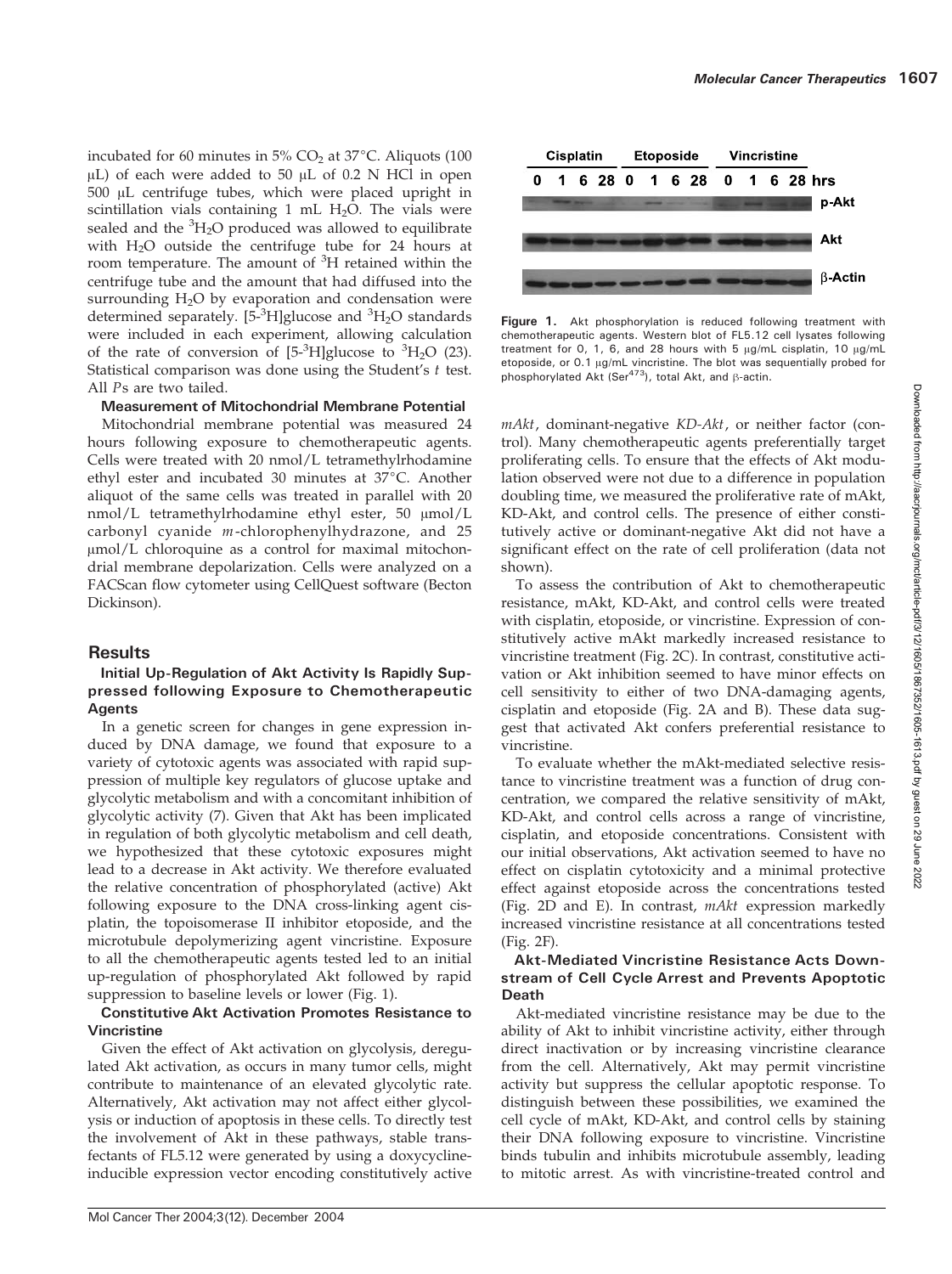

Figure 2. mAkt expression preferentially protects against treatment with vincristine. FL5.12 cells expressing mAkt, KD-Akt, or an empty vector control (Control) were treated with (A) 5  $\mu$ g/mL cisplatin, (B) 10  $\mu$ g/mL etoposide, or  $(C)$  0.1  $\mu$ g/mL vincristine. Cell viability was measured every 24 hours using propidium iodide exclusion. The same cells were treated with (D) cisplatin, (E) etoposide, or (F) vincristine at the doses indicated for 72 hours, at which time cell viability was measured using propidium iodide exclusion. Bars, SD.

> Downloaded from http://aacrjournals.org/mct/article-pdf/3/12/1605/1867352/1605-1613.pdf by guest on 29 June 2022 Downloaded from http://aacrjournals.org/mct/article-pdf/3/12/1605/1867352/1605-1613.pdf by guest on 29 June 2022

KD-Akt cells, treated mAkt cells consistently arrested in  $G_2$ -M (Fig. 3), indicating that vincristine is active even in the presence of activated Akt and that Akt confers resistance downstream of vincristine action.

In addition, examination of cellular DNA content allowed us to evaluate the mode of death caused by vincristine. Following exposure to vincristine, a sub- $G_1$  peak appeared (Fig. 3), consistent with cell death via an apoptotic pathway. The sub- $G_1$  peak was suppressed by constitutively active Akt in the mAkt-transfected cells compared with the control or KD-Akt cells, consistent with the cell death observed by propidium iodide exclusion (Fig. 2). These data further support that Akt mediates resistance to vincristine-induced apoptosis.

#### Akt Activation Maintains Glycolytic Rate in a mTOR-Dependent Manner following Exposure to Vincristine

Akt activation leads to phosphorylation and activation of mTOR (24). mTOR, in turn, regulates several downstream pathways influencing metabolic rate. Given the tight link between the effects of Akt on metabolism and survival, we hypothesized that mTOR might be a critical component of the mechanism by which Akt augments survival

following exposure to therapeutic agents. To measure the effectiveness of mTOR inhibition by rapamycin, we measured phosphorylation of p70/S6K, a direct target of mTOR, following treatment with rapamycin (25). As expected, exposure of mAkt, KD-Akt, or control cells to 20 nmol/L rapamycin completely inhibits p70/S6K phosphorylation (Fig. 4A).

The antiapoptotic activity of Akt is dependent on the availability of glucose, and the ability of Akt to increase nutrient uptake following growth factor withdrawal is dependent on mTOR (8). To determine whether mTORdependent glucose utilization is required for Akt-mediated survival following vincristine treatment, we measured the rate of glycolysis in cells treated with vincristine and rapamycin for 18 hours. Vincristine exposure markedly increased the rate of glucose utilization in cells constitutively expressing active Akt compared with untreated cells (Fig. 4B). This increase, observed in multiple independent experiments, did not occur in control cells or cells expressing the dominant-negative KD-Akt and was suppressed when mTOR was inhibited by treatment with rapamycin.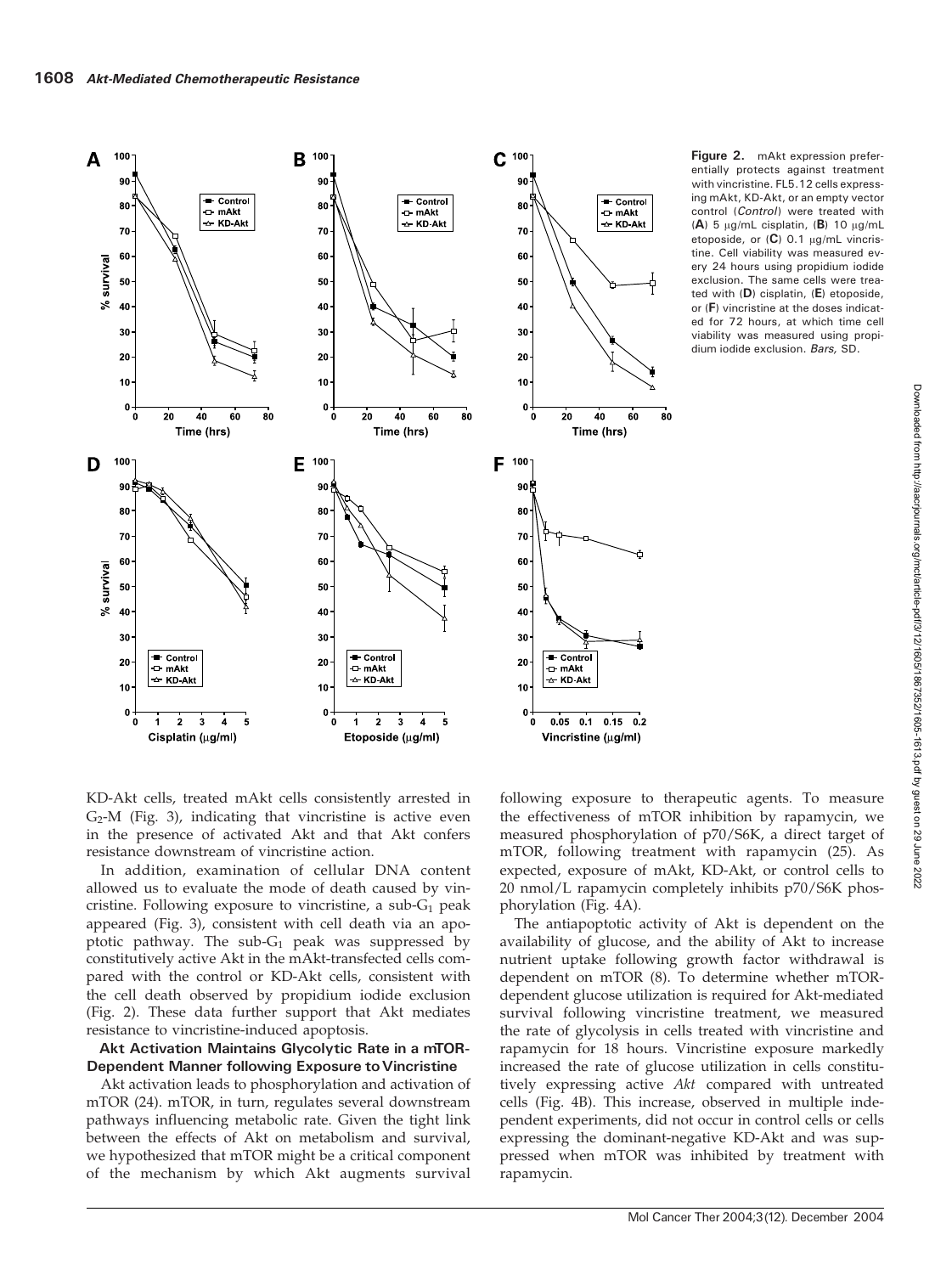#### Akt-Mediated Vincristine Resistance Is Dependent on mTOR

To determine if the selective protection by Akt against vincristine cytotoxicity is dependent on mTOR activation, we treated mAkt, KD-Akt, and control cells with cisplatin, etoposide, or vincristine, with or without rapamycin. Regardless of the cytotoxic agent used, rapamycin had little or no evident effect on the survival of control or KD-Akt cells (Fig. 5A–C), and rapamycin alone had no effect on survival of any of the cell lines (Fig. 5D). However, rapamycin exposure significantly reduced the protective effect of mAkt against vincristine (Fig. 5C). Thus, it seems that a major component of Akt-mediated vincristine resistance is mTOR dependent. The ability of rapamycin to suppress Akt-mediated vincristine resistance correlates with the elimination of the augmented glycolytic activity in mAkt-expressing cells exposed to vincristine (Fig. 4B).

In addition to being required for complete Akt-mediated vincristine resistance, mTOR may also be sufficient for resistance to antimicrotubule agents. One means by which Akt activates mTOR is through direct phosphorylation of a mTOR repressor domain (12). Deletion of a portion of this domain (amino acids 2430–2450) creates an activated mTOR mutant,  $\triangle$ TOR (21). Using FL5.12 cells expressing this activated mTOR, we asked whether constitutive mTOR activation is sufficient for vincristine resistance. Two independent  $\Delta TOR$  subclones were resistant to vincristine exposure relative to empty vector controls (Fig. 5E). Consistent with our finding that mTOR is required for a major component of Akt-mediated vincristine resistance, mTOR activation seems to be sufficient for substantial resistance to vincristine.



Figure 3. Akt-mediated resistance is downstream of vincristine-mediated cell cycle arrest and protects against apoptotic death. FL5.12 cells expressing mAkt, KD-Akt, or an empty vector control (control) were treated with  $0.1 \mu g/mL$  vincristine for 0, 14, or 38 hours, fixed, and stained with propidium iodide. Cells were analyzed by flow cytometry. Percentage of cells in each sub- $G_1$  peak is indicated.



Figure 4. Vincristine treatment together with mAkt expression increases the rate of glucose consumption by a mTOR-dependent mechanism.  $A$ , Western blot of FL5.12 cells expressing mAkt, KD-Akt, or an empty vector control (control) following 18 hours of treatment with 0, 20, or 100 nmol/L rapamycin. The blot was sequentially probed for phosphorylated p70/S6K (Thr<sup>389</sup>) and total p70/S6K. **B**, FL5.12 cells expressing mAkt, KD-Akt, or an empty vector control (Control) were treated for 18 hours with 20 nmol/L rapamycin, 0.1 µg/mL vincristine, or both rapamycin and vincristine or left untreated. After normalizing for number of viable cells, the rate of glucose utilization was measured as conversion of  $[5-<sup>3</sup>H]$ glucose to  $<sup>3</sup>H<sub>2</sub>O$ . Bars,</sup> SD.  $*, P < 0.05$ , mAkt + vincristine versus control + vincristine.

### Akt Mediates Resistance to Several Antimicrotubule Agents

Vincristine does not directly damage DNA but rather prevents assembly of microtubule filaments. Paclitaxel and colchicine also interfere with normal microtubule function by blocking tubulin depolymerization and inhibiting microtubule assembly, respectively. In contrast, cisplatin and etoposide are both DNA-damaging agents acting either by direct cross-linking or by inhibition of topoisomerase II, resulting in both single- and double-strand breaks. Topotecan is another widely used DNA-damaging agent, which acts by inhibition of topoisomerase I. To determine if Akt confers resistance preferentially to vincristine alone or to microtubule inhibitors as a class, we treated mAkt, KD-Akt, and control cells with paclitaxel, colchicine, and topotecan (Fig. 6). Similar to results with etoposide, mAkt conferred minimal resistance to topotecan. Akt overexpression conferred much greater protection to the antimicrotubule agents paclitaxel and colchicine, consistent with the results seen with vincristine. Thus, Akt seems to confer selective and broad-spectrum resistance to microtubule-directed cytotoxics.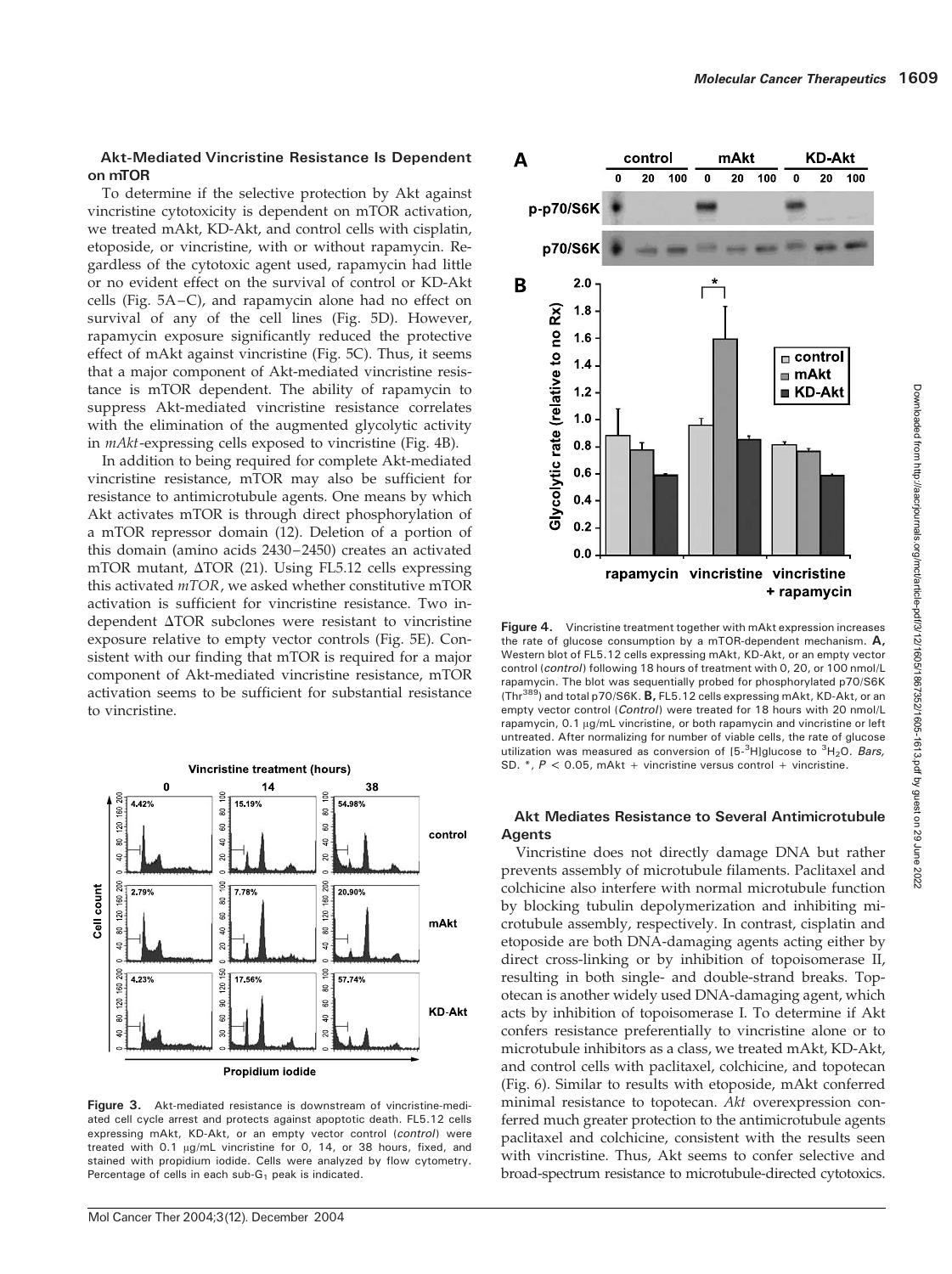

Figure 5. Rapamycin suppresses the resistance of mAkt cells to vincristine, and activated mTOR protects against treatment with vincristine. FL5.12 cells expressing mAkt, KD-Akt, or an empty vector control (control) were treated with  $(A)$  5  $\mu$ g/ mL cisplatin,  $(B)$  10  $\mu$ g/mL etoposide, or  $(C)$  0.1  $\mu$ g/mL vincristine with or without 20 nmol/L rapamycin, and cell viability was measured every 24 hours. \*, P < 0.05, mAkt versus mAkt + rapamycin at the final time point. D, the same cells were treated with 20 nmol/L rapamycin for 48 hours. E, FL5.12 cells expressing an activated mTOR mutant ( $\Delta$ TOR) or an empty vector control were treated with  $0.1$   $\mu$ g/mL vincristine for 48 hours. Cell viability was measured using propidium iodide exclusion. Bars, SD.  $*$ ,  $P < 0.05$ , control 1 or 2 versus  $\triangle$ TOR 1 or 2 at the final timepoint.

#### Akt-Mediated Resistance Does Not Correlate with Maintenance of Mitochondrial Membrane Potential

Maintenance of glycolytic activity may be a key determinant of the ability of Akt to protect against microtubuledirected agents as suggested by the sensitivity of this effect to rapamycin. Alternatively, Akt could inhibit the cytotoxicity of these agents through direct or indirect effects on mitochondrial membrane homeostasis. As noted above, Akt has been reported to down-regulate the activity of proapoptotic Bcl-2 family members through multiple mechanisms and thus could promote survival through effects on mitochondrial membrane integrity independent of glycolytic regulation. We used the fluorescent dye tetramethylrhodamine ethyl ester to monitor mitochondrial membrane potential in mAkt, KD-Akt, and control transfectants treated with etoposide, topotecan, vincristine, paclitaxel, and colchicine. Cells overexpressing mAkt showed relative stabilization of mitochondrial membrane potential as compared with control and KD-Akt cells. However, this effect was seen following exposure to genotoxic agents



Figure 6. mAkt expression preferentially protects against treatment with antimicrotubule agents. FL5.12 cells expressing mAkt, KD-Akt, or an empty vector control (Control) were treated with  $(A)$  4  $\mu$ g/mL paclitaxel,  $(B)$  0.2  $\mu$ g/mL colchicine, or  $(C)$  1  $\mu$ mol/L topotecan. Cell viability was measured every 24 hours by propidium iodide exclusion. Bars, SD.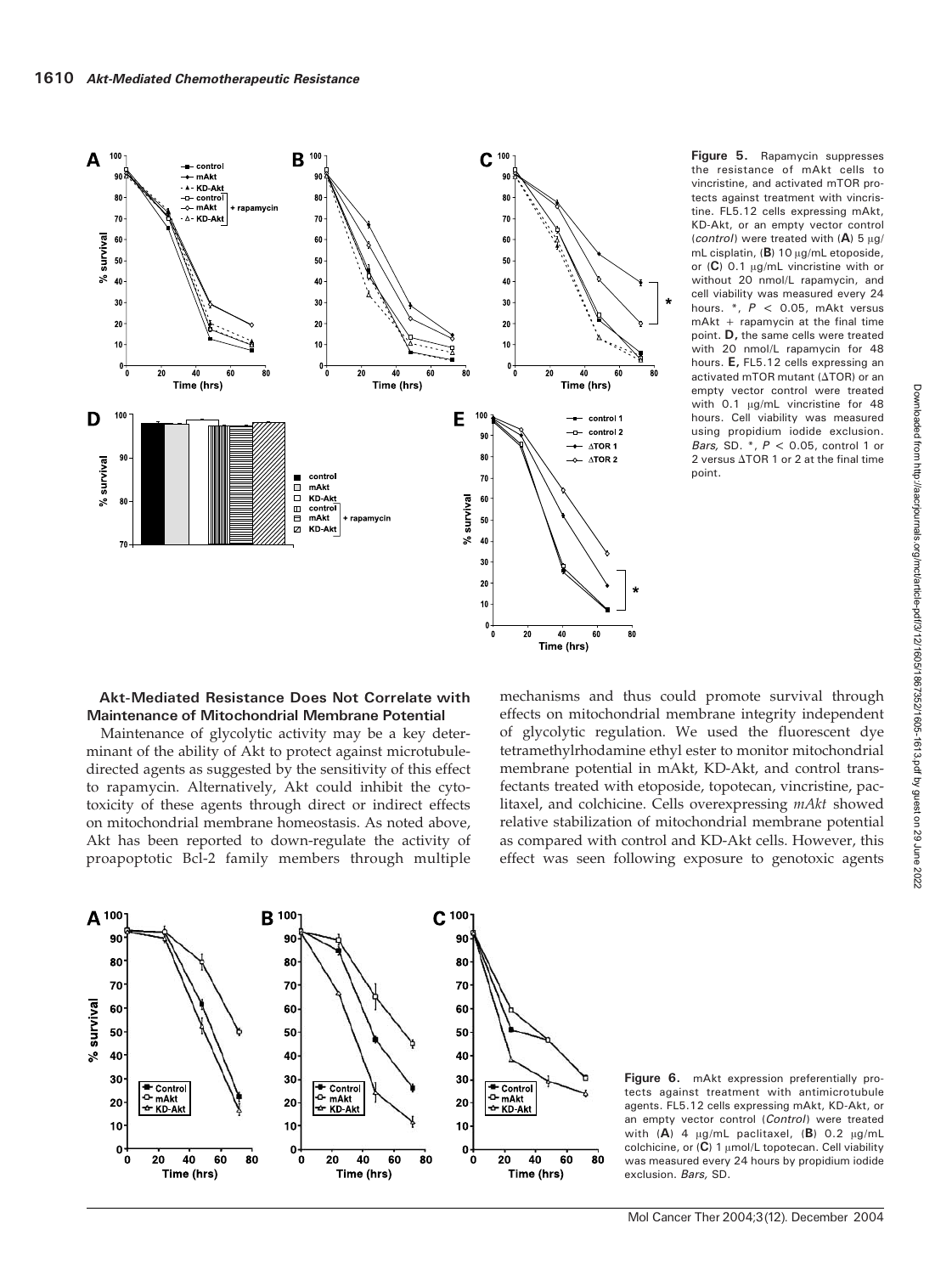(etoposide and topotecan) as well as microtubule-directed agents (vincristine, paclitaxel, and colchicine) and thus did not correlate with the ability of mAkt to protect against cell death (Fig. 7). These data suggest that although  $m$ Akt overexpression does affect mitochondrial homeostasis, perhaps through effects on Bcl-2 family member activity, this observation does not explain the preferential resistance to antimicrotubule agents conferred by Akt activation.

# **Discussion**

Tumor cells show consistent alterations in metabolic regulation and commonly have defects in apoptotic control. Recent evidence points to an emerging association between these two aberrant phenotypes. Akt seems to play key roles in maintaining glycolytic activity and promoting cell survival. These two Akt-mediated activities are tightly linked: the ability of Akt to promote survival is dependent on glucose availability (4). In some but not all contexts, Aktmediated survival seems to be dependent on the first step of glycolysis because it is blocked by a hexokinase inhibitor but not by other glycolytic inhibitors (26). Interestingly, mitochondrial hexokinase II binds the voltage-dependent anion channel, and this interaction has been shown to inhibit the association between the voltage-dependent anion channel and the proapoptotic factor Bax (27). Furthermore, hexokinase IV, or glucokinase, is found at the mitochondria in a complex that includes the BH3 only protein Bad (28). Bad is required for assembly of this complex, and phosphorylated Bad is required for normal glucose regulation. Together, these data suggest a mechanistic link between glycolysis, hexokinase activity in particular, and regulation of apoptosis.

We have expressed constitutively active Akt in an immortalized, nontransformed cell line to examine the role Akt specifically plays in resistance to chemotherapeutic agents. We found that Akt has a marginal effect on survival following exposure to genotoxic agents. This supports data from others showing that a phosphoinositide 3-kinase inhibitor sensitizes Baf-3 cells to growth factor withdrawal but not  $\gamma$ -irradiation (29). In contrast, activated Akt promotes significant resistance to antimicrotubule agents. The Akt-mediated resistance we describe here does not correlate with effects on mitochondrial membrane potential, suggesting it is not dependent on Bcl-2 family members, which act at the level of the mitochondria. A large component of Akt-mediated resistance is reversed by the specific mTOR inhibitor rapamycin. Furthermore, activated mTOR alone confers resistance to vincristine. Together, these data indicate the importance of mTOR in Aktmediated therapeutic resistance.

Like Akt, mTOR function seems to link glycolytic and survival pathways. mTOR integrates signals regarding availability of nutrients, ATP, and growth stimuli. mTOR promotes mRNA translation of cyclin D1 and the oncogene c-myc (30), which leads to proliferation and increased metabolic demand. mTOR also has more direct effects on metabolism. Akt-mediated nutrient uptake following growth factor withdrawal is sensitive to rapamycin (8). In addition, the activated mTOR truncation mutant used in this study has been shown to maintain nutrient uptake, glycolytic rate, and cell size following growth factor withdrawal (21). We show that activated Akt allows cells exposed to vincristine to up-regulate glucose consumption and that this up-regulation is suppressed by rapamycin. Our data contribute to the growing body of research showing that mTOR not only responds to nutrient availability but also is involved in determining the ability of the cell to use available nutrients.

In addition to its role in cell metabolism, increasing evidence links mTOR with survival and transformation. In many tumor cell lines, exposure to rapamycin causes cell cycle arrest and, in combination with serum deprivation, can cause cell death (31). Cells are sensitized to rapamycin by mutations in p53 or PTEN, and rapamycin has been reported to reverse transformation mediated by epidermal growth factor, phosphoinositide 3-kinase, or Akt (31–33). Recent data from an in vivo model suggest that rapamycin can sensitize lymphoma cells to chemotherapeutic treatment (34).

Our data show that a significant component of Aktmediated protection against antimicrotubule agents is mTOR dependent. Although not affecting the viability of



Figure 7. mAkt expression stabilizes mitochondrial membrane potential independently of protection against cell death. FL5.12 cells expressing Bcl-x<sub>L</sub>, mAkt, KD-Akt, or an empty vector control (Control) were treated with etoposide, topotecan, vincristine, paclitaxel, or colchicine. Following 24 hours of drug treatment, cells were stained with 20 nmol/L tetramethylrhodamine ethyl ester and analyzed by flow cytometry. Only live cells were gated and analyzed. Percentage of  $\Delta$  membrane potential is expressed relative to control staining with tetramethylrhodamine ethyl ester in the presence of 50  $\mu$ mol/L carbonyl cyanide m-chlorophenylhydrazone and 25 µmol/L chloroquine. Bars, SD.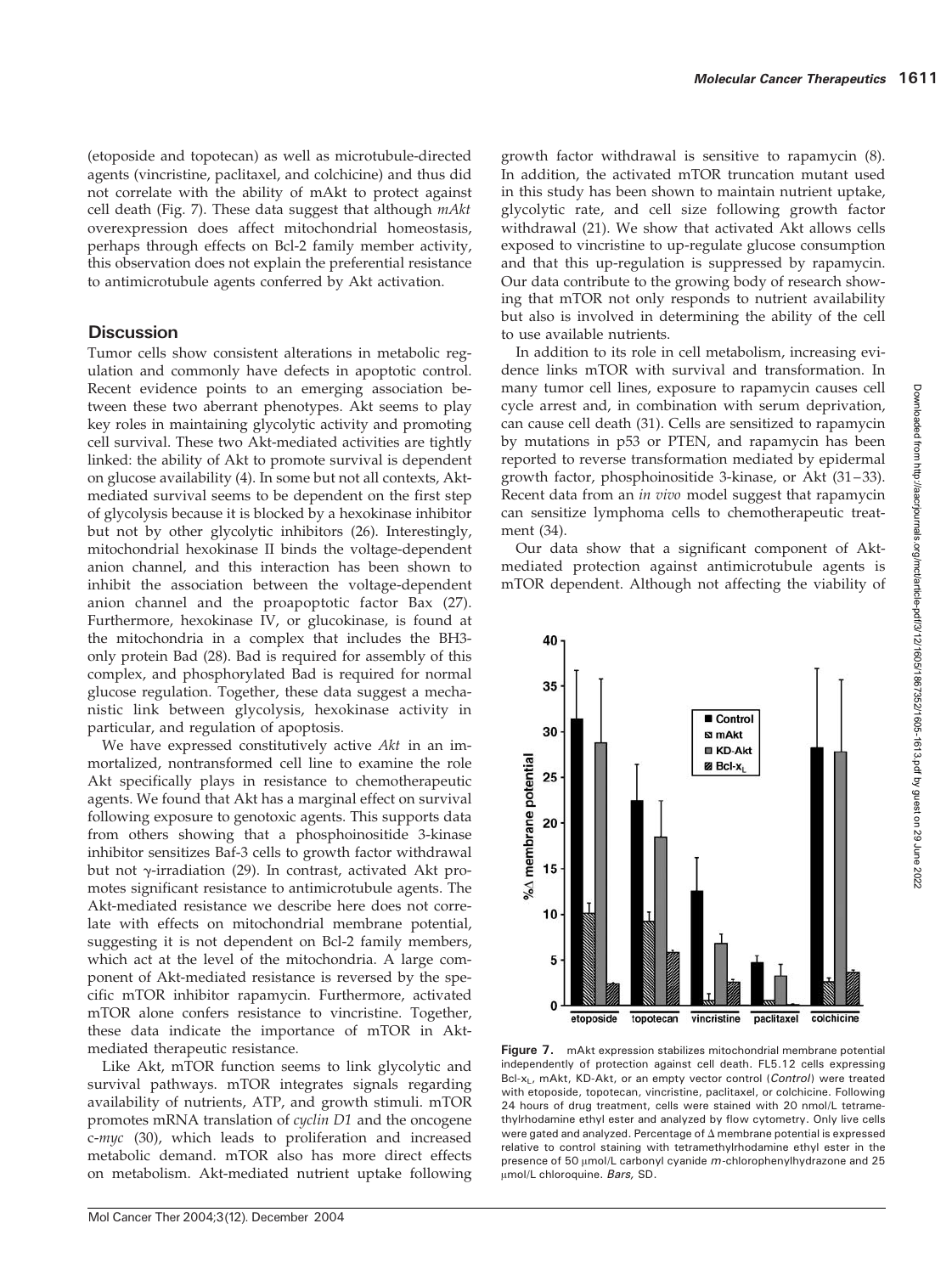control cells, mTOR inhibition decreased the resistance of cells expressing activated Akt. mTOR is one of several targets downstream of Akt. Although the  $\Delta TOR$  mutant does not confer vincristine resistance to the same degree as mAkt, it indicates that mTOR supports therapeutic resistance independent of other targets downstream of Akt and highlights the important role for mTOR in therapeutic resistance. The sensitivity of mAkt cells, but not KD-Akt or control cells, to rapamycin supports the role of rapamycin in targeted therapy for cancers dependent on activated AktmTOR signaling.

Together, our data suggest that the ability of Akt to promote survival in this context is dependent not only on glucose availability but also on the ability to activate mTOR and use the available glucose. This metabolic dependence applies not only to growth factor withdrawal but also to chemotherapeutic agents that do not directly target metabolic regulation. We have shown a correlation between Akt-mediated vincristine resistance and Akt-dependent upregulation of glycolysis following exposure to vincristine. Moreover, both of these Akt-mediated activities are dependent on mTOR. Although the mechanism whereby increased glycolytic rate promotes cell survival remains to be fully defined, it seems to involve modulating apoptotic sensitivity and not vincristine action because all three cell lines underwent  $G_2$ -M arrest regardless of Akt status.

Beyond expanding our understanding of the connection between metabolism and cell survival, these data provide insight into potentially synergistic combinations of targeted anticancer therapies. The cytotoxic activities of many agents targeting growth factor signaling receptors, including gefitinib (directed against epidermal growth factor receptor 1), trastuzumab (directed against HER-2/neu), or CI-1033 (directed against multiple epidermal growth factor receptor family members), are critically dependent on suppression of Akt activity (35–37). Several agents targeting Akt and/or mTOR directly are in preclinical and early clinical development (31). The rapamycin analogues RAD001 and CCI-779 have shown efficacy in treating patients with advanced stage renal cell carcinoma and are currently in phase I and III testing, respectively. Results from other kinase inhibitors argue that these agents may exhibit potent effects if selected patient populations and appropriate drug combinations are chosen for clinical evaluation (38). Our data suggest that specific inhibitors of the Akt-dependent signaling pathway may have greatest clinical efficacy in combination with microtubule-directed agents. In particular, such agents may augment the cytotoxicity of Vinca alkaloids and taxanes.

#### References

- 1. Reed JC. Apoptosis-targeted therapies for cancer. Cancer Cell 2003;3:  $17 - 22.$
- 2. Rudin CM, Thompson CB. Apoptosis and disease: regulation and clinical relevance of programmed cell death. Annu Rev Med 1997;48:  $267 - 81$ .

3. Fisher DE. Apoptosis in cancer therapy: crossing the threshold. Cell 1994;78:539 – 42.

4. Plas DR, Talapatra S, Edinger AL, Rathmell JC, Thompson CB. Akt and Bcl-xL promote growth factor-independent survival through distinct effects on mitochondrial physiology. J Biol Chem 2001;276:12041 – 8.

5. Rathmell JC, Fox CJ, Plas DR, Hammerman PS, Cinalli RM, Thompson CB. Akt-directed glucose metabolism can prevent Bax conformation change and promote growth factor-independent survival. Mol Cell Biol 2003;23:7315 – 28.

6. Vander Heiden MG, Plas DR, Rathmell JC, Fox CJ, Harris MH, Thompson CB. Growth factors can influence cell growth and survival through effects on glucose metabolism. Mol Cell Biol 2001;21:5899 – 912.

7. Zhou R, Vander Heiden MG, Rudin CM. Genotoxic exposure is associated with alterations in glucose uptake and metabolism. Cancer Res 2002;62:3515 – 20.

8. Edinger AL, Thompson CB. Akt maintains cell size and survival by increasing mTOR-dependent nutrient uptake. Mol Biol Cell 2002;13:  $2276 - 88$ .

9. Downward J. Mechanisms and consequences of activation of protein kinase B/Akt. Curr Opin Cell Biol 1998;10:262 – 7.

10. Nicholson KM, Anderson NG. The protein kinase B/Akt signalling pathway in human malignancy. Cell Signal 2002;14:381 – 95.

11. Kwiatkowski DJ. Rhebbing up mTOR: new insights on TSC1 and TSC2, and the pathogenesis of tuberous sclerosis. Cancer Biol Ther 2003;  $2:471 - 6$ .

12. Sekulic A, Hudson CC, Homme JL, et al. A direct linkage between the phosphoinositide 3-kinase-AKT signaling pathway and the mammalian target of rapamycin in mitogen-stimulated and transformed cells. Cancer Res 2000;60:3504 – 13.

13. Vivanco I, Sawyers CL. The phosphatidylinositol 3-kinase AKT pathway in human cancer. Nat Rev Cancer 2002;2:489 – 501.

14. Jetzt A, Howe JA, Horn MT, et al. Adenoviral-mediated expression of a kinase-dead mutant of Akt induces apoptosis selectively in tumor cells and suppresses tumor growth in mice. Cancer Res 2003;63:6697 – 706.

15. Brognard J, Clark AS, Ni Y, Dennis PA. Akt/protein kinase B is constitutively active in non-small cell lung cancer cells and promotes cellular survival and resistance to chemotherapy and radiation. Cancer Res 2001;61:3986 – 97.

16. Clark AS, West K, Streicher S, Dennis PA. Constitutive and inducible Akt activity promotes resistance to chemotherapy, trastuzumab, or tamoxifen in breast cancer cells. Mol Cancer Ther 2002;1:707 – 17.

17. Mabuchi S, Ohmichi M, Kimura A, et al. Inhibition of phosphorylation of BAD and Raf-1 by Akt sensitizes human ovarian cancer cells to paclitaxel. J Biol Chem 2002;277:33490 – 500.

18. Elstrom RL, Bauer DE, Buzzai M, et al. Akt stimulates aerobic glycolysis in cancer cells. Cancer Res 2004;64:3892 – 9.

19. McKearn JP, McCubrey J, Fagg B. Enrichment of hematopoietic precursor cells and cloning of multipotential B-lymphocyte precursors. Proc Natl Acad Sci U S A 1985;82:7414 – 8.

20. Boise LH, Gonzalez-Garcia M, Postema CE, et al. bcl-x, a Bcl-2-related gene that functions as a dominant regulator of apoptotic cell death. Cell 1993;74:597 – 608.

21. Edinger AL, Thompson CB. An activated mTOR mutant supports growth factor-independent, nutrient-dependent cell survival. Oncogene 2004;23:5654 – 63.

22. Minn AJ, Rudin CM, Boise LH, Thompson CB. Expression of bcl-xL can confer a multidrug resistance phenotype. Blood 1995;86:1903 – 10.

23. Ashcroft SJ, Weerasinghe LC, Bassett JM, Randle PJ. The pentose cycle and insulin release in mouse pancreatic islets. Biochem J 1972;126: 525 – 32.

24. Inoki K, Li Y, Zhu T, Wu J, Guan KL. TSC2 is phosphorylated and inhibited by Akt and suppresses mTOR signalling. Nat Cell Biol 2002;  $4:648 - 57.$ 

25. Dennis PB, Jaeschke A, Saitoh M, Fowler B, Kozma SC, Thomas G. Mammalian TOR: a homeostatic ATP sensor. Science 2001;294:1102 – 5.

26. Gottlob K, Majewski N, Kennedy S, Kandel E, Robey RB, Hay N. Inhibition of early apoptotic events by Akt/PKB is dependent on the first committed step of glycolysis and mitochondrial hexokinase. Genes Dev 2001;15:1406 – 18.

27. Pastorino JG, Hoek JB. Hexokinase II: the integration of energy metabolism and control of apoptosis. Curr Med Chem 2003;10:1535 – 51. 28. Danial NN, Gramm CF, Scorrano L, et al. BAD and glucokinase reside